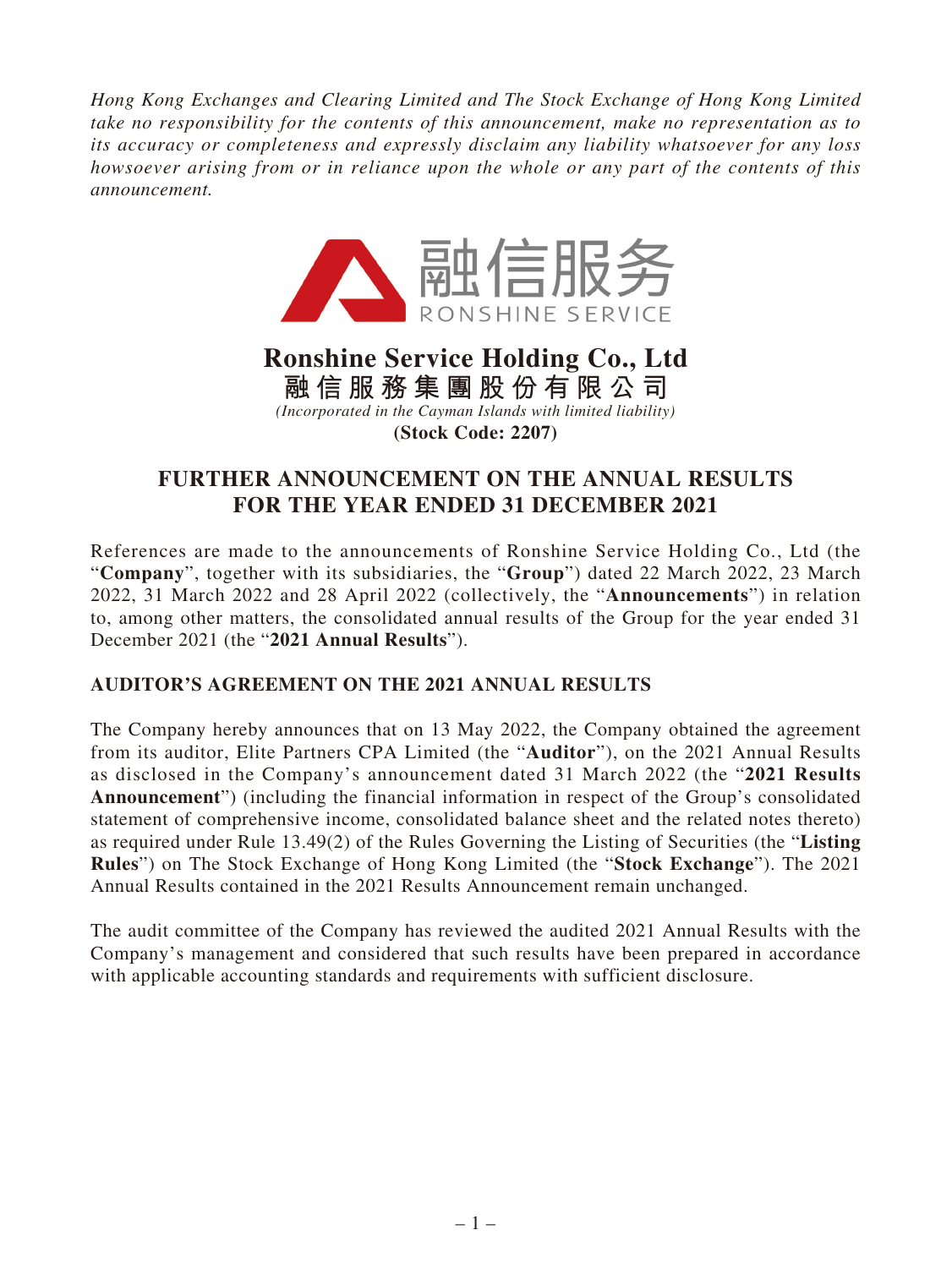## **SCOPE OF WORK OF THE AUDITOR**

The figures in respect of the Group's consolidated statement of comprehensive income, consolidated balance sheet and the related notes thereto for the year ended 31 December 2021 as set out in the 2021 Results Announcement have been agreed by the Auditor to the amounts set out in the Group's audited consolidated financial statements for the year ended 31 December 2021. The work performed by the Auditor in this respect did not constitute an assurance engagement in accordance with Hong Kong Standards on Auditing, Hong Kong Standards on Review Engagements or Hong Kong Standards on Assurance Engagements issued by the Hong Kong Institute of Certified Public Accountants and consequently no assurance has been expressed by the Auditor on the 2021 Results Announcement or this announcement.

### **ANNUAL GENERAL MEETING**

The annual general meeting of the Company for the year ended 31 December 2021 (the "**Annual General Meeting**") is proposed to be held on Wednesday, 29 June 2022. A notice convening the Annual General Meeting will be published and despatched in the manner as required by the Listing Rules in due course.

The Auditor shall retire at the forthcoming Annual General Meeting, at which a resolution will be proposed for the re-appointment of the Auditor as the auditor of the Company.

### **CLOSURE OF REGISTER OF MEMBERS**

For the purpose of determining the shareholders' rights to attend and vote at the Annual General Meeting, the register of members of the Company will be closed from Friday, 24 June 2022 to Wednesday, 29 June 2022, both days inclusive, during which period no transfer of shares of the Company will be registered. In order to be eligible to attend and vote at the Annual General Meeting, all transfer documents accompanied by the relevant share certificates must be lodged with the Company's branch share registrar in Hong Kong, Computershare Hong Kong Investor Services Limited at Shops 1712–1716, 17th Floor, Hopewell Centre, 183 Queen's Road East, Wanchai, Hong Kong for registration no later than 4:30 p.m. on Thursday, 23 June 2022.